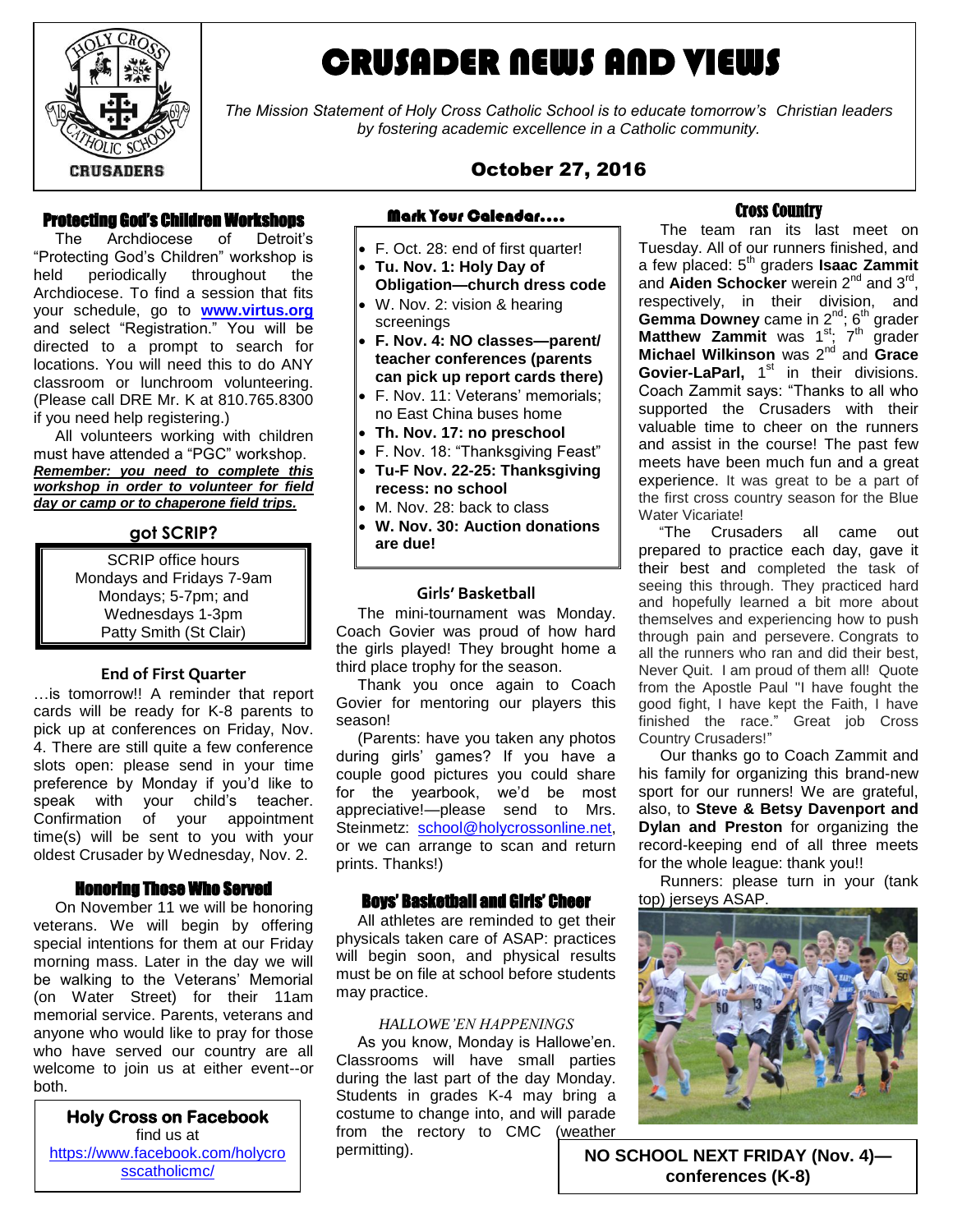### Tuesday-Thursday

#### Preschool Families:

 Please note that there will be NO preschool on Thursday, Nov. 17 (as Ms. Cindy and Ms. Anna will be gone to a conference). However, they hope you'll come for the Thanksgiving feast! (Ms. Cindy will give you more information about the feast.)

## Trunk or Treat!

 The PTO is planning its indoor "Trunk or Treat" for **tomorrow evening** from 6-8pm. Please contact Laura Bailey [\(lauradookie@yahoo.com\)](mailto:lauradookie@yahoo.com) for info or to man a table-last year they had 300 "beggars.

#### PTO Pie Sale

 Orders are due by Monday, Oct. 31; pies will be in on Nov. 15. (Checks should be made payable to "OLR.)

**November** 

#### **Need Service Credits?**

 Wednesday night bingo is a fun and easy way to earn your credits! It gives us a chance to interact with other Holy Cross parents: without kids. There are currently 24 service credits available for the floor worker position which will be filled on a first come, first served basis. You haven't played bingo since 4<sup>th</sup> grade?—no problem! It really is just as easy as you remember: and we'll train you! Last year bingo raised just under \$20,000 for our school! Interested? Questions? Contact HC bingo chair-person Tracy Wilson (phone Tracy c/o school or email her at [tracycarnahan@comcast.net\)](mailto:tracycarnahan@comcast.net)

 Shifts are from approximately 6-10pm and are available on the following Wednesday evenings: Nov. 9, 16, 30; Dec. 14, 21 (2 shifts available this date); Jan 11, 18; Feb. 1, 8, 15(2 shifts), 22; March 1, 8, 15, 22, 29(2 shifts); April 5, 12, 19, 26(2 shifts).

#### **"**Flashback Friday**"**

 Are you, or do you know, a Holy Cross alum who would be interested in having your/his bio featured on "Flashback Friday" on our Facebook page? Please contact Mrs. Leslie DeMeulenaere [\(mrsd.leslie@gmail.com\)](mailto:mrsd.leslie@gmail.com) for more info or to submit a bio.

#### **Vision and Hearing Screening**

 The St. Clair County Health Department will be here next Wednesday, Nov. 2 to perform vision and hearing screenings. Students in grades K, 2 and 4 will have their hearing screened, and those in grades 1, 3, 5 and 7 will have vision screening. If your child is in a grade that is not scheduled for screening and you would like him/her checked, contact the school office. (Likewise, if you prefer your child NOT be screened, let us know that, as well.)

 If your child is under care for either hearing or vision issues, please notify the school office so that we can let the technicians know. Students who wear corrective lenses (glasses or contacts) should be tested wearing those lenses.

 Please be advised that the audiometer's headphones have magnets with fairly large field gradients which may cause risk for unwanted pressure regulation changes in implanted programmable shunts. If your child has an implanted digitally programmable shunt or other medical device that contains magnets, it is imperative that technicians are made aware of that fact.

| Sun                     | Mon<br>OCT <sub>31</sub> | Tue<br>1                                  | Wed<br>2                       | Thu<br>3                | Fri<br>4                                                       | Sat<br>5                         |
|-------------------------|--------------------------|-------------------------------------------|--------------------------------|-------------------------|----------------------------------------------------------------|----------------------------------|
|                         | <b>Malletty'ru!</b>      | Mass 9am (church<br>dress code)           | Vision & hearing<br>screenings |                         | No classes: K-8<br>conferences (pick up<br>report cards there) |                                  |
| 6                       | 7                        | 8                                         | 9                              | 10                      | 11                                                             | 12                               |
|                         |                          |                                           |                                |                         | Veterans' memorial                                             |                                  |
|                         |                          |                                           |                                |                         | Food drive for<br>pantry                                       |                                  |
|                         |                          |                                           |                                |                         | No East China buses<br>home today                              |                                  |
| 13                      | 14                       | 15                                        | 16                             | 17                      | 18                                                             | 19                               |
| <b>Basketball games</b> |                          |                                           |                                |                         | <b>Thanksgiving Feast</b>                                      |                                  |
| start at 6:30pm--       | SM @ HC                  |                                           | (no basketball game)           |                         |                                                                |                                  |
| 20                      | 21                       | 22                                        | 23                             | 24                      | 25                                                             | 26                               |
|                         | (no basketball game)     | No school:<br><b>Thanksgiving recess</b>  | <b>Thanksgiving recess</b>     | <b>Thanksgiving Day</b> | (No school)                                                    |                                  |
|                         |                          | Marine City's lighted<br>Christmas parade |                                |                         |                                                                |                                  |
| 27                      | 28                       | 29                                        | 30                             | DEC <sub>1</sub>        | DEC <sub>2</sub>                                               | DEC <sub>3</sub>                 |
|                         | <b>Back to class!</b>    |                                           |                                |                         |                                                                | Old Newsboys<br>fundraiser at MC |
|                         | HC @ MCA                 |                                           | HC @ St. A                     |                         |                                                                | KofC hall                        |
|                         |                          |                                           |                                |                         |                                                                |                                  |
|                         |                          |                                           |                                |                         |                                                                | 2016                             |